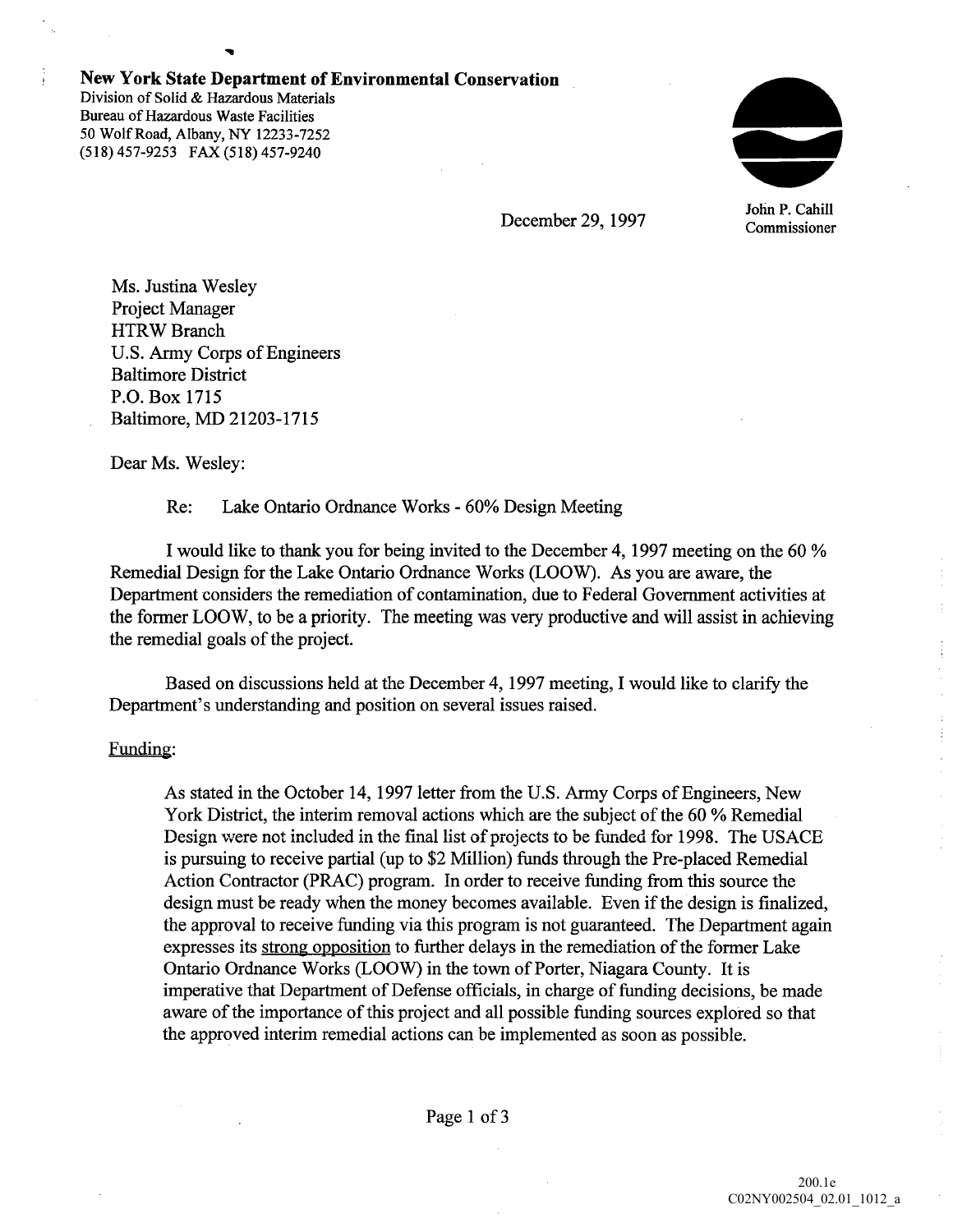#### Project Schedule

It is the Department's understanding that, due to funding constraints, the Interim removal Actions will be broken into two portions. The first portion of the project will include the TNT pipelines, chemical waste sewer line and associated lift stations, Asbestos abatement of buildings on the Somerset Group property and removal of Miscellaneous chemicals and oils at the Somerset Group property. Dependant on funding, this portion is to be implemented during the 1998 field season. The interim removal actions for area A (buried drum trench) and area B (former burn area) will be addressed in the second portion. The Department concurs that, given the limited funding available, the prioritization of the projects in the first portion is a reasonable approach.

### Clean Up Levels

The cleanup goal of the Department is to restore inactive hazardous waste sites to predisposal conditions, to the extent feasible and authorized by law. However, it is recognized that restoration to predisposal conditions will not always be technically or economically feasible. When it has been determined that the cleanup of a site to predisposal conditions is not possible or feasible, the Department follows the guidelines listed in NYSDEC TAGM number HWR-94-4046. As an alternative to the cleanup objectives listed in Appendix A of TAGM HWR-94-4046, a human health risk assessment may be undertaken to determine a site specific cleanup level. The proposal of alternative cleanup levels must be approved by New York State prior to their application as part of a remedial design.

#### Project Specific Comments

#### TNT Lines

Due to potential explosives hazards, the USACE needs to determine the amount of unexploded ordnance (UXO) technician support needed for this project. The Cost of UXO support will need to be factored into the projected costs.

The results of the Waterways Experimental Station (WES) treatability studies on TNT contaminated materials is crucial to the finalization of the remedial design. The results must be forwarded to the Department as soon as possible for review

A procedure for "post-removal" sampling and decision making needs to be determined.

#### Chemical Waste Sewer Lines

It was determined at the meeting that the same approach will be used for the underground lines as is proposed for the In-Place closure of the TNT lines (video survey, tie-in